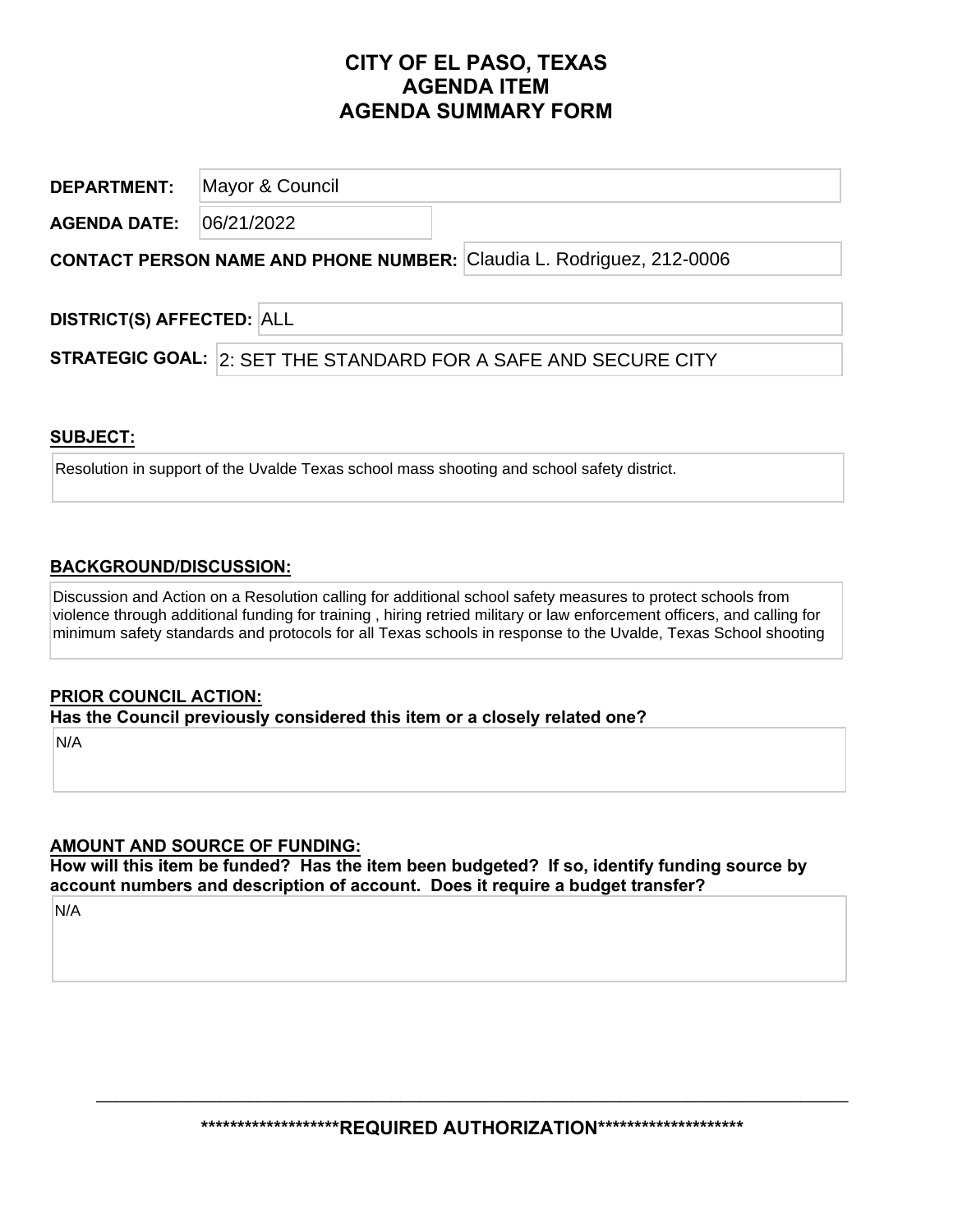#### **RESOLUTION**

**WHEREAS**, on August 3, 2019, the community of El Paso and the community of Juarez, faced a horrific tragedy that shocked the city, state, nation and the world when a lone shooter walked into a Walmart store and shot 46 people, killing 23 and injuring 23; and,

**WHEREAS**, after this terroristic act of violence against our community, the Texas Legislature recognized the need to take action on mass violence prevention to prevent future tragedies from happening in Texas and established Mass Violence & Community Safety Committees in both the House and the Senate to address the issue of mass violence caused by mass shootings; and,

**WHEREAS**, before the first committee could even meet and within the same month of the El Paso mass violence attack, another horrifying act of mass violence occurred on August 31 in the Midland Odessa community, where one shooter killed seven people and wounded 25; and,

**WHEREAS**, on October 21, 2019 the Texas State Senate, convened a Senate Committee Hearing on Mass Violence & Community Safety in El Paso to address the issue of mass violence and heard from experts in their respective fields providing valuable information related to the ability to establish realistic risk indicators to help identify potential threats; how to make existing laws more effective and efficient; new legislation that will allow counties to add protocols on how to enforce protective orders that require the surrender of firearms; and the use and role of mental health professionals in identifying risk; and,

**WHEREAS**, before the House Committee could convene and before the year even ended, another senseless act of gun violence towards a Texas Community happened on December 29, 2019 in White Settlement where one shooter killed two people in a church; and,

**WHEREAS**, on January 9, 2020, the House Committee on Mass Violence & Community Safety also held a hearing in El Paso, once again hearing from experts on identifying ways in which future tragic events that happened in El Paso, could be prevented; and,

**WHEREAS**, despite the Committee hearings on the prevention of mass violence and promises by State leaders to protect Texas communities from mass shootings, only two bills were passed during the 2021 Legislative Session and no significant common-sense laws to address gun violence prevention were passed; and,

**WHEREAS**, on May 24, 2022, the deadliest school shooting to occur in Texas and the third deadliest in the nation, occurred in Uvalde where 19 children and two teachers were killed in Robb Elementary School and once again, shocked the city, state, nation and the world.

**WHEREAS**, on June 1, 2022, after the mass shooting in Uvalde, Governor Abbott called on the Speaker and the Lieutenant Governor to each convene a special legislative committee to review what steps previous legislatures have enacted, what resources the State has made available to local school districts, and make recommendations to the Legislature and the Executive Branch so that meaningful action can be made on, among other things, the following topics to prevent future school shootings; and,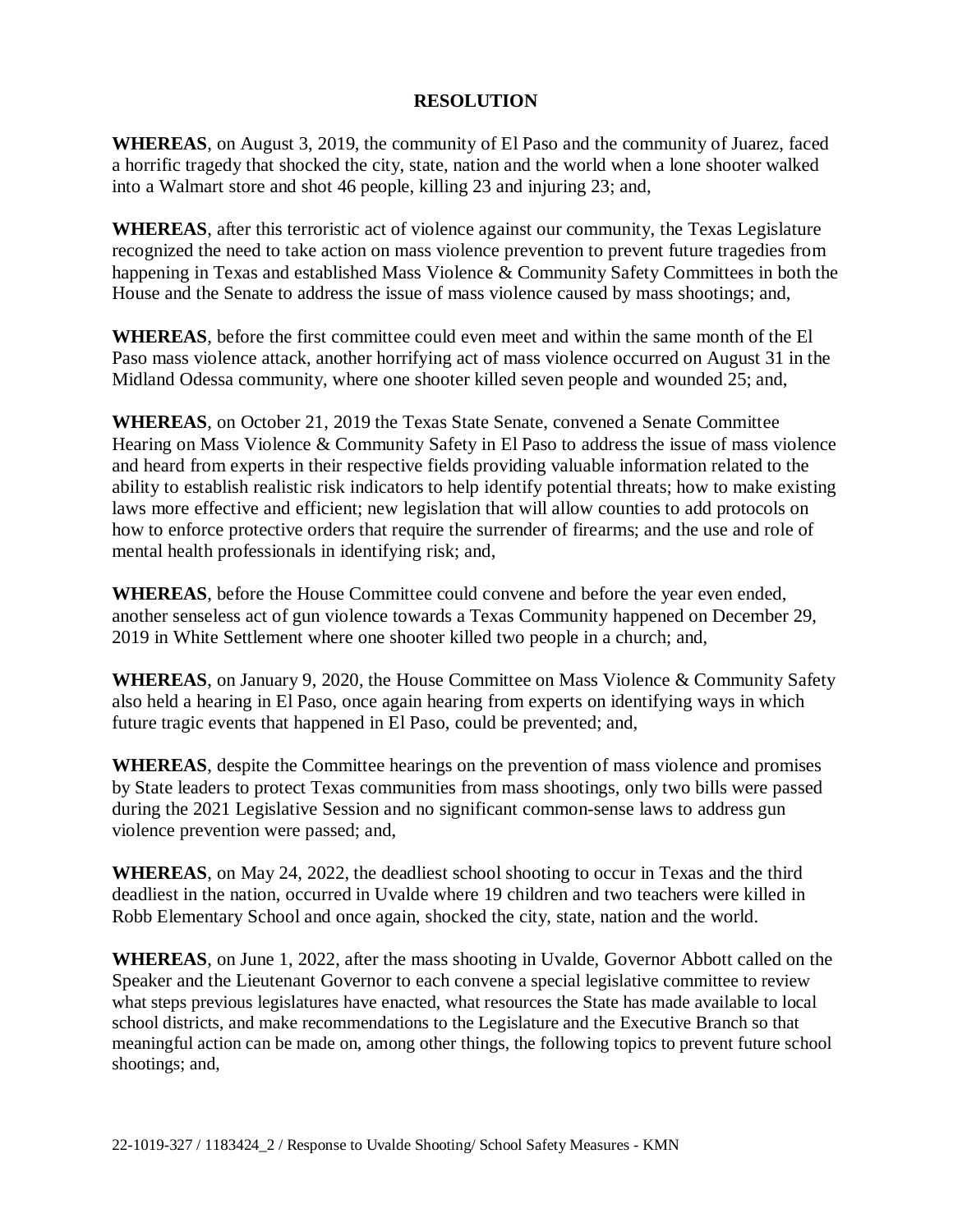**WHEREAS,** although making schools safer is the Governor's primary focus of these special legislative committees since during the Governor's tenure two mass shootings at schools have occurred resulting in 31 deaths and 30 injured, there should be a much broader focus on mass shootings since from the time the Governor assumed office, mass shootings have occurred in places other than school grounds, such as the 2016 Dallas mass shooting that killed five officers and injured 11 others; the 2017 Sutherland Springs shooting that killed 26 and injured 20, the August 2019 El Paso shooting that killed 23 and injured 24, and the August 2019 Odessa Midland shooting that killed 7 people and injured 25; and,

**WHEREAS,** these special legislative committees are similar to the special legislative committees established in 2019 after the El Paso mass shooting incident, where although hours of testimony was taken from the public and subject matter experts, when the Legislature met in the 2021 regular legislative session, no meaningful legislation was passed; and,

**WHEREAS,** the Governor must call a Special Session because the past has shown that convening special committees does not lead to meaningful legislation

### **NOW THEREFORE, BE IT RESOLVED THAT THE CITY COUNCIL OF THE CITY OF EL PASO:**

That the City having gone through a mass shooting event sends its thoughts and prayers to the community of Uvalde and stands in solidarity and strength with the City and people of Uvalde and prays that although lives were shattered on May 24, and the community shocked, saddened and stunned, that the fabric of their community will not be torn.

That through the El Paso community's resiliency and strong sense of community and strength of community the City was able to endure the horrific event of August 3, 2019 and continue to stand strong despite the senseless attack of violence, and now stands ready to assist the community of Uvalde.

That the State Legislature must finally act responsibly to increase school safety measures and protect schools from violence and prevent the unimaginable pain caused by a senseless act of gun violence so that no other Texas community should have to endure such suffering.

That although the prevention of continued mass violence in our Texas communities is a complicated, complex issue with no simple answer, the Legislature must act to address the issue and prevent the continued horrific acts of violence from occurring in other Texas schools.

That the City strongly urges and advocates for the strengthening of existing legislation to provide stronger ways to more efficiently and effectively protect our schools. That the Governor call a Special Legislative Session to address gun violence on school grounds.

That during the Special Session, the Legislature passes legislation that will:

• Provide funding for specialized training either through the School Marshal program or other existing programs already available for the School Districts to hire law enforcement officers or peace officers.